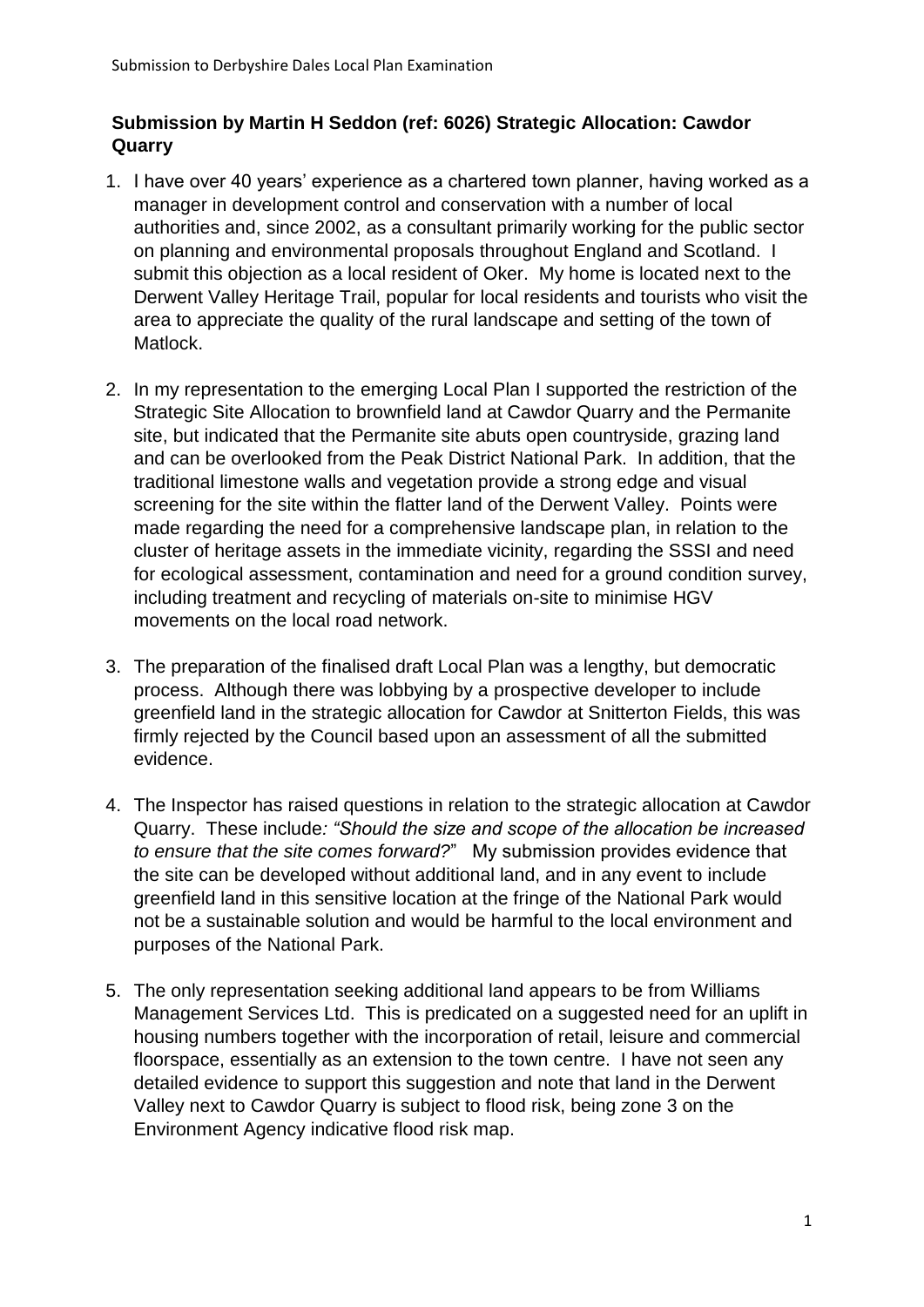- 6. Since the Local Plan has been submitted for Examination the land owner at Cawdor Quarry, Groveholt Limited, has lodged a planning application, (ref: 16/00923/OUT) for the development of 586 dwellings, incorporating 78 affordable units, 2800 m² commercial floorspace (Class B1), shop and cafe, with associated vehicle, cycle and pedestrian infrastructure at Cawdor Quarry, Permanite Works and part of Snitterton Fields. Groveholt do not appear to have pursued their interest at the draft Local Plan stage through to the Examination, instead relying upon a planning application in advance.
- 7. Although the application is a separate planning procedure it is a material consideration. The consultation process has provided evidence why additional land is neither required nor justified for the Strategic Site Allocation. Whilst I appreciate the amount of documentation associated with the Examination I draw the Inspector's attention to the results of statutory consultations on that application in respect of the Snitterton Fields element.
- 8. Savills submitted a Planning Statement on behalf of the applicant (Appendix 1). The justification for including extra land at Snitterton Fields in that statement at paragraph 7.4 is that: "*If the proposed number of dwellings were compressed into the original quarry site then the 'Matlock Spa' concept would be compromised and diluted."*
- 9. Firstly, the Strategic Site Allocation includes new extra land at the Permanite site to that in the Quarry, which has extant permission for housing. Secondly, the allocation is for around 470 dwellings and not the 586 dwellings proposed in the application. Thirdly, I do not accept that a good quality scheme cannot be designed and built on the Quarry and Permanite site alone. Extra land is not needed to create a good design or sense of place. In terms of housing layout and accessibility to services in Matlock it would be sensible to increase density at the Matlock end of the strategic allocation. The Permanite buildings are of no architectural, aesthetic or historic merit and should be cleared, including the prominent tall existing 3-4 storey building. Housing on the Permanite site should be two storeys nearer the quarry, grading down to single storey and lower density, to reduce the visual impact on the adjoining countryside and Peak National Park and to provide space for additional tree and shrub planting along the boundary.
- 10.Savills have provided no viability assessment with the application to justify the inclusion of additional land. The Planning Statement advises in paragraphs 7.6-8 that: "*Planning applications are sometimes accompanied by a financial viability appraisal. A conventional financial appraisal sets cost against value to produce a profit (or loss). This is not possible or appropriate to do in this instance due to the particular nature of Cawdor Quarry and its background".*
- 11.Representations to the Examination on the potential inclusion of extra land at the Strategic Allocation do not reflect the strong opinion of the local community - that the Snitterton Fields part of the current planning application is unacceptable. This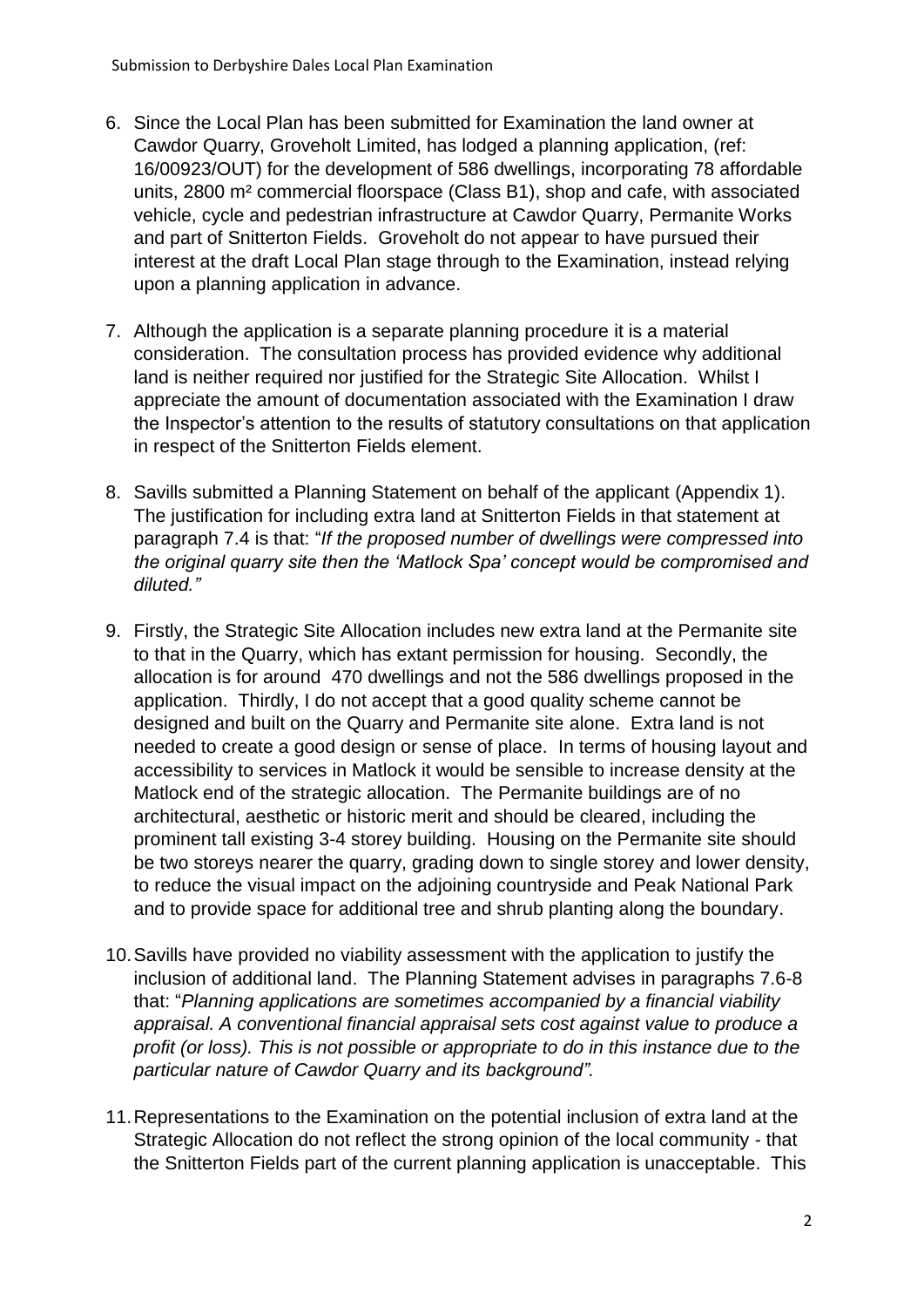is partly because the Local Plan process is not readily understood by nonplanners and local residents had seen the Council exclude extra land in the final version of the Local Plan. This is also partly because there has been no case put forward by the land owner/developer to the Examination and there was no planning application at the time of the Council's Local Plan Advisory Group meetings. The planning application currently has a substantial number of objections in relation to the inclusion of additional land at Snitterton Fields.

- 12.Key issues regarding the proposal to develop this additional land are the adverse effect on landscape character and significant visual impact. The local community and visitors to the area value the landscape of fields around the Quarry/Permanite site. In their Planning Statement for the current application Savills recognised there was little difference in the quality of the landscape between the Snitterton Fields part of their application and the adjacent fields, by suggesting that other land could be protected from encroachment by extending the National Park boundary to encompass them. The other key issues are the detrimental effect on the setting of the cluster of heritage assets around Snitterton and conflict with the two main purposes of National Parks.
- 13.Extending the Strategic Site Allocation into land beyond the current development boundary for Matlock would conflict with a number of saved policies in the adopted Derbyshire Dales Local Plan that have consistency with policies in the National Planning Policy Framework. These include:

*Policy SF3: Development Conspicuous from The Peak National Park*

*Planning permission will not be granted for development that may adversely affect the purposes of the National Park or be harmful to its valued characteristics*

*Policy SF5: Design and Appearance of Development* 

*Planning permission will only be granted for development where;* 

*(a) the scale, density, massing, height, layout, access, materials of construction and landscaping preserves or enhances the quality and local distinctiveness of its surroundings (b) it reinforces the sense of place engendered by the presence of distinctive local building styles and materials (c) it is well related to surrounding properties and land uses (d) it minimises the risk and fear of crime and disorder (e) it gives priority to pedestrians and cyclists over the movement and parking of vehicles (f) it maximises the energy efficiency of built development*

*Policy NBE8: Landscape Character* 

*Planning permission will only be granted for development that protects or enhances the character, appearance and local distinctiveness of the landscape*

*Policy NBE16: Development Affecting a Listed Building* 

*Planning permission for development will only be granted where it does not have an adverse impact upon the special character or setting of a listed building.*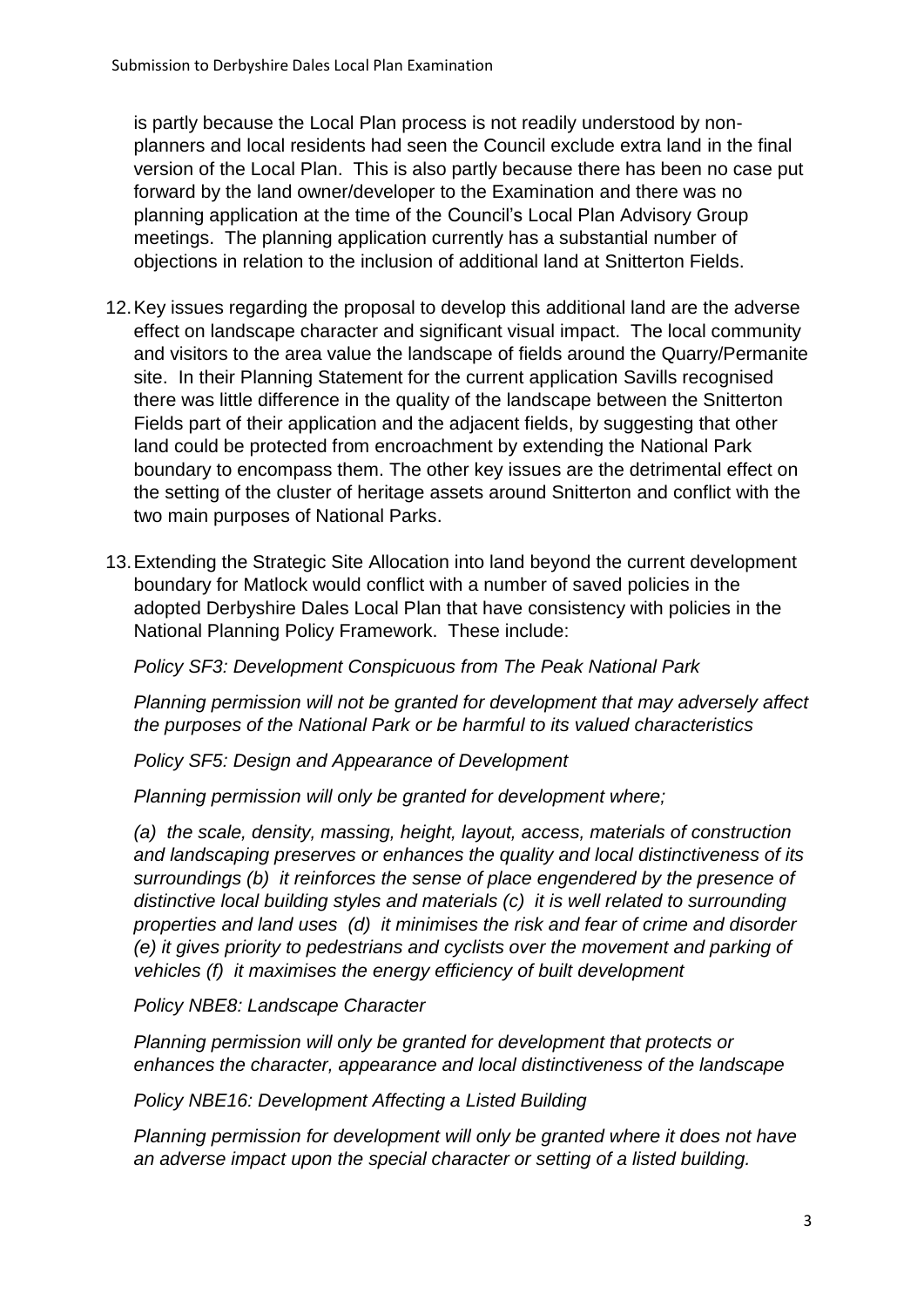## *Policy NBE24: Archaeological Sites and Heritage Features*

*Planning permission will not be granted for development likely to disturb or have an adverse impact upon Scheduled Monuments or other nationally important archaeological remains or their setting. Planning permission for development likely to disturb or have an adverse impact upon other important archaeological or heritage features, or their setting will only be granted where it can be demonstrated that; (a) the feature can be preserved in-situ, or; (b) where in-situ preservation is not feasible mitigation measures can be put in place that minimises any adverse impact upon the feature and its setting. Where appropriate the Council will impose conditions or seek to negotiate a Section 106 Obligation to ensure appropriate investigation and recording, before and during development.*

- 14.Turning to highway impacts, the allocation of any additional land for development at the Strategic Site allocation would cumulatively add traffic to that generated in future by the site itself and development of the Hall Dale Quarry site. The Inspector will be able to see the sub-standard nature of Snitterton Road and the physical restrictions that exist for mitigating the chances of vehicular conflict if traffic increases. Snitterton Road provides access to Sainsburys and Matlock from outlying settlements including Wensley and Winster. It also provides a link to Buxton and Manchester via Newhaven, avoiding the A6.
- 15.Significant consultation responses to the current planning application in objection to the inclusion of additional land are as follows:

**Peak National Park Authority** *– (Conclusions) "The proposed development on part of Snitterton Fields would have a significant adverse landscape and visual impact and would harm the setting of the National Park. The development would have the potential to adversely affect the ability of visitors and residents to enjoy its special landscape qualities. Furthermore, the development would adversely affect the setting of several Scheduled Ancient Monuments and designated heritage assets, including the Grade 1 listed Snitterton Hall. It is re-iterated that the Authority has no objection to the part of the proposed development that is limited to the Cawdor Quarry and Permanite works sites. The authority would withdraw the objection if the development of Snitterton Fields was withdrawn from the application".* (see Appendix 2)

**Historic England** – (page 2/3) *"The proposed development extends beyond the previously developed Permanite site and the Cawdor Quarry, spilling out into Snitterton Fields and transforming the landscape context of Snitterton Hall, Manor House and Scheduled Moated Site and Fishponds. Not only do the elements of the development on Snitterton Fields bring the suburbs of Matlock into the agrarian setting of the designated heritage asses but they also undermine the position of the Hall, Moat and Manor House as the focus and hierarchical centre of the local landscape. Redevelopment of the Permanite site and within the Quarry can be achieved we believe with little or no harm to the significance of the designated assets at Snitterton, the harm which we treat very seriously, occurs where it encroaches onto Snitterton Fields".* (see Appendix 3)